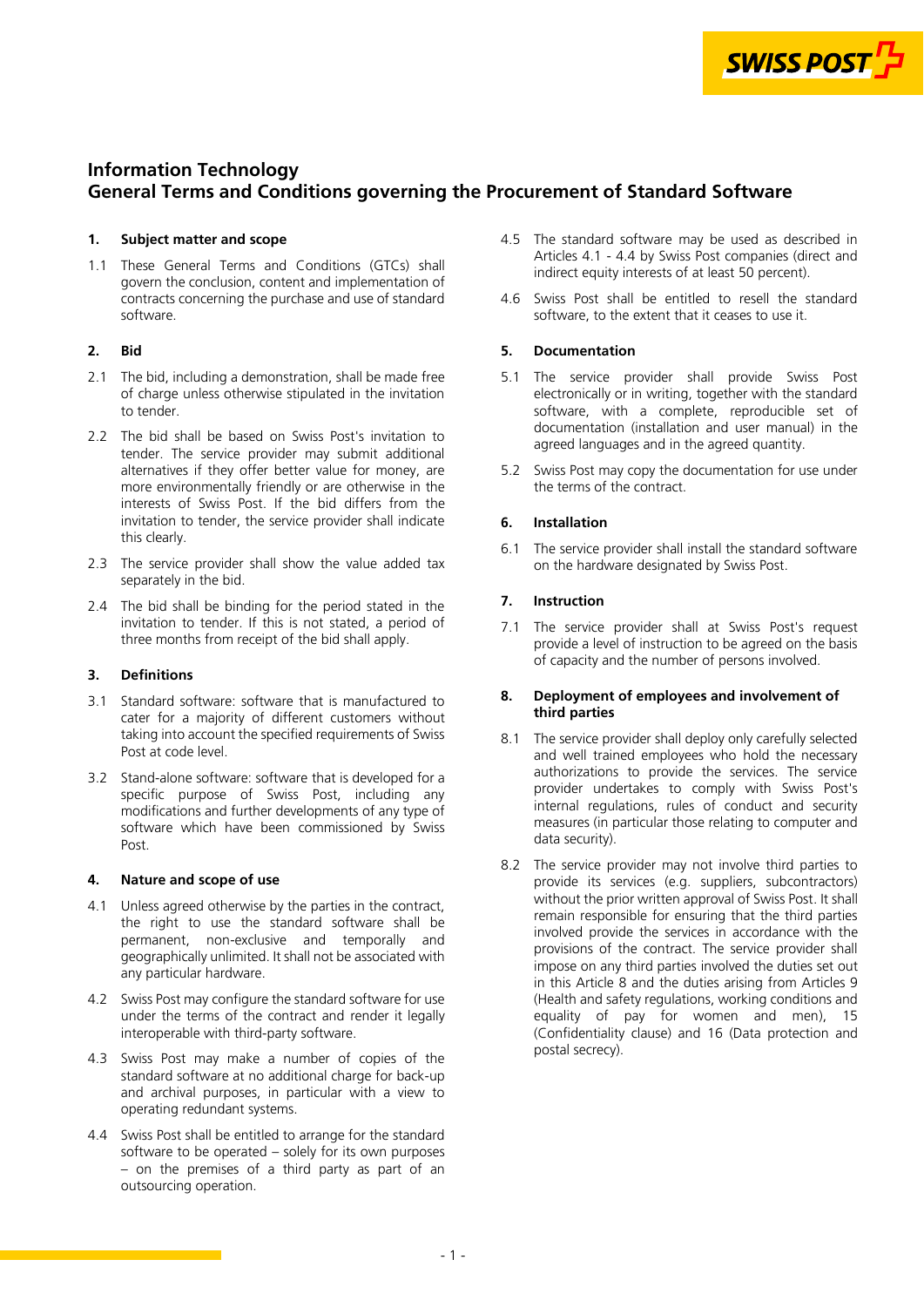

#### <span id="page-1-0"></span>**9. Health and safety regulations, working conditions and equality of pay for women and men**

9.1 Service providers with their registered office or a branch office in Switzerland shall comply with Swiss health and safety regulations, working conditions and the principle of equality of pay for women and men. Working conditions shall be those set forth in collective and standard employment contracts or, in their absence, the customary working conditions that apply at the location and to the occupation in question. Service providers with their registered office outside Switzerland shall comply with the relevant regulations that apply at the place where the service is provided.

# **10. Place of performance and transfer of benefits and risks**

- 10.1 Swiss Post shall designate the place of performance. If this has not been determined, the location where the software has been installed shall be deemed to be the place of performance.
- 10.2 Benefits and risks shall be transferred to Swiss Post upon delivery and/or installation of the software.

# **11. Fees and invoicing**

- 11.1 The contractually agreed fee shall cover all services required for contractual performance. In particular, the fee shall cover the granting of all usage rights, documentation and shipping costs and public charges (e.g. value added tax, customs duties). Where it has been agreed that installation and instruction will be provided, the fee shall also cover the resulting charges and expenses. These cost items shall be stated separately in bids and invoices. When the fee is determined, a distinction shall be made between development, test and production systems.
- 11.2 The fee shall be invoiced after delivery of the standard software and/or its installation by the service provider. Value added tax shall be stated separately on the invoice and may not be charged retrospectively.
- 11.3 The contractually agreed payment conditions and payment periods shall apply.
- 11.4 Advance payments may only be made in exceptional circumstances and provided that it has been agreed that the service provider will furnish Swiss Post at its own cost with security in the form of a bank or insurance guarantee from a bank of primary standing.
- 11.5 Where Swiss Post and/or Swiss Post companies (direct and indirect equity interests of at least 50 percent) use the services of the service provider, the relative fees shall be cumulated for the purposes of calculating discounts.

#### **12. Maintenance**

- 12.1 The service provider shall, subject to agreement, carry out maintenance of the standard software. Swiss Post's General Terms and Conditions governing the Maintenance of Hardware and Software (IT GTC/M) shall apply.
- 12.2 Irrespective of any duty to provide maintenance, the service provider shall inform Swiss Post of any defects and the options for rectifying them and any further developments of the standard software.

# **13. Import regulations**

13.1 The service provider guarantees compliance with any import regulations and that the necessary permits have been obtained.

#### **14. Protective rights**

- 14.1 The protective rights over the standard software shall remain with the service provider or with third parties.
- 14.2 All protective rights (intellectual property rights and related rights as well as the prospective entitlement to such rights) acquired as described in Article [4.2](#page-0-0) shall lie in full with Swiss Post.
- 14.3 The service provider shall mount a defence against third-party claims arising from infringement of protective rights without delay at its own cost and risk. It shall notify Swiss Post immediately of such claims in writing and shall not object to any intervention by Swiss Post in any legal proceedings. If the third party makes the claims directly against Swiss Post, the service provider shall at Swiss Post's first request participate in the dispute to the extent permitted under the relevant procedural rules. The service provider undertakes to bear all costs (including damages payments), incurred by Swiss Post as a result of court action and/or any out of court settlement of a legal dispute. In the event of an out of court settlement, the service provider need only make the agreed payment to the third party if it has consented to the settlement beforehand.
- 14.4 If, as a result of claims made in exercise of protective rights, it is impossible for Swiss Post to use the contractually agreed service in full or in part, the service provider may at its choosing replace the standard software with a different type, change its services so as to ensure that they do not infringe third-party rights while still maintaining the scope of services agreed under the contract, or at its own cost procure a licence from the third party. If the service provider fails to exercise any of these options within a reasonable period, Swiss Post shall be entitled to withdraw from the contract with immediate effect. The service provider must under all circumstances hold Swiss Post harmless in all respects, irrespective of fault.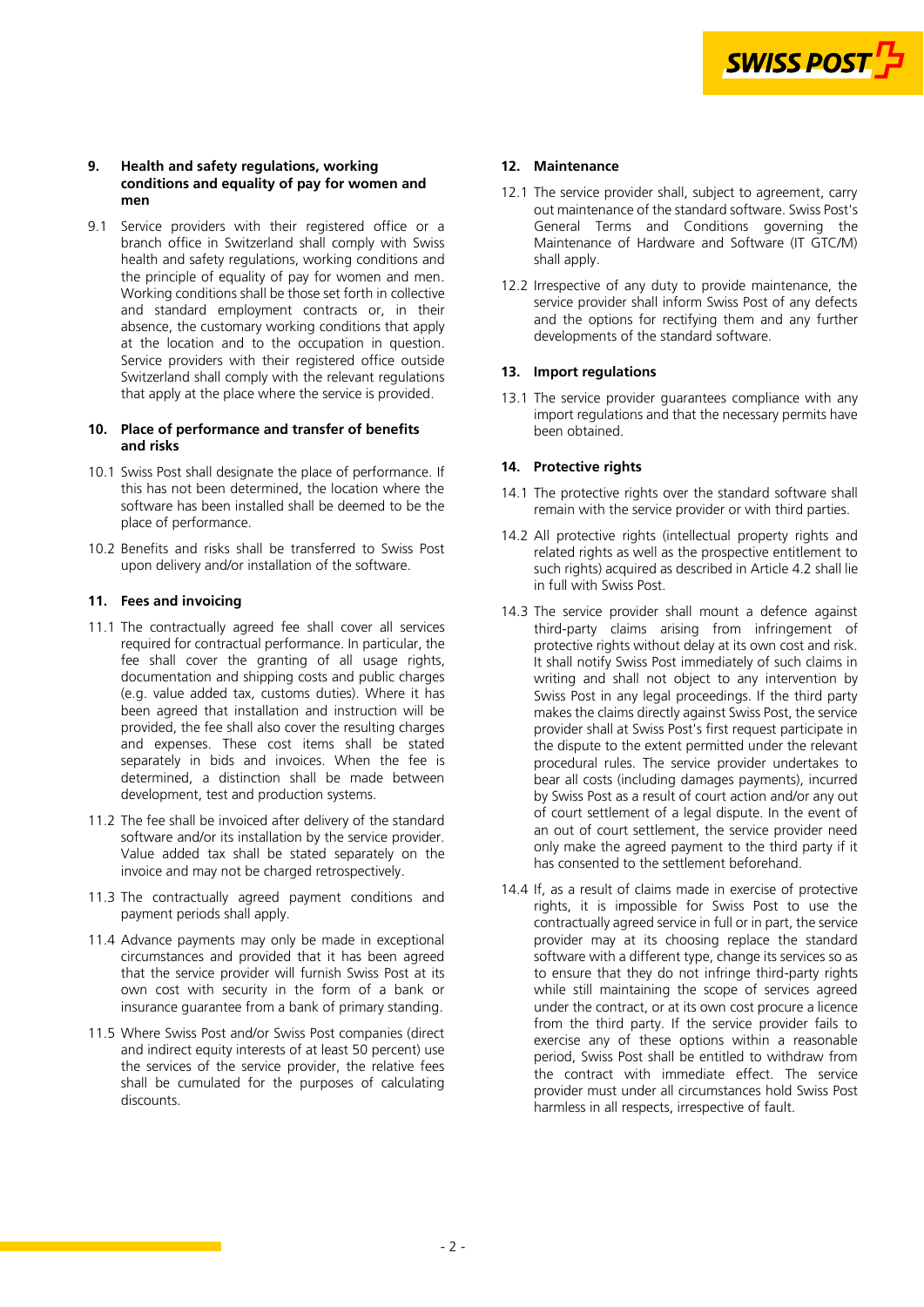

#### <span id="page-2-0"></span>**15. Confidentiality clause**

- 15.1 Any facts and information that are not in the public domain or generally accessible shall be treated as confidential by both parties. In case of doubt, facts and information should be treated as confidential. Both parties undertake to take all financially reasonable and technically and organizationally feasible precautions in order to protect confidential facts and information effectively against access by and disclosure to unauthorized persons.
- 15.2 This duty of confidentiality shall also apply prior to conclusion of the contract and shall continue beyond termination of the contractual relationship.
- 15.3 No breach of the duty of confidentiality shall be deemed to have occurred in the event that confidential information has been disclosed by Swiss Post within its own group or to third parties involved. This shall apply to the service provider insofar as disclosure is necessary for the performance of the contract or provisions of the contract are disclosed by it within the group.
- 15.4 The duty of confidentiality does not apply if an obligation to disclose the confidential information exists due to an enforceable official or judicial order or mandatory law. The other party must be informed beforehand, insofar as this is legally permissible. No prior information is required in the case of announcements by Swiss Post within the scope of public procurement law.
- 15.5 The service provider may not publicize the fact that a business relationship exists or has existed with Swiss Post, and shall not cite Swiss Post as a reference without written consent.
- 15.6 The parties shall subject their employees and other auxiliary persons to the obligations arising from this Article 15.
- 15.7 If either party breaches the aforementioned duties of confidentiality, it shall pay liquidated damages to the other party unless it can be proved that it was not at fault. This shall amount to 10 percent of the total fee for each instance of infringement, up to a maximum of CHF 50,000 per occurrence. Payment of liquidated damages shall not release the service provider from the requirement to comply with its duties of confidentiality. Liquidated damages shall be payable in addition to any damages due.

#### **16. Data protection and postal secrecy**

- 16.1 The parties undertake to comply with the provisions of Swiss data protection laws.
- 16.2 Personal data may be processed solely for the purpose of and to the extent required for the performance and execution of the contract. The service provider shall inform Swiss Post in advance of any disclosure of data.
- 16.3 Insofar as the service provider has access to the postal and payment transactions of Swiss Post's customers, it undertakes to comply with the requirement of postal

secrecy as described in Article 321<sup>ter</sup> of the Swiss Criminal Code.

- 16.4 The parties shall subject their employees and other auxiliary persons to the obligations arising from this Article 16.
- 16.5 When required by Swiss Post, in particular when the European Data Protection Ordinance (EU-DSGVO) applies or when personal data is transferred outside Switzerland, the processing of personal data by the service provider is based on an additional data protection agreement.

#### **17. Default**

- 17.1 If the service provider fails to comply with firmly agreed deadlines (expiration date transactions), it shall automatically be deemed to be in default, and in other cases after being sent a reminder.
- 17.2 If the service provider is in default, it shall pay liquidated damages, unless it can be proved that it was not at fault. These shall amount to 0.5 percent per day of delay, subject to a maximum total of 10 percent of the total fee. They shall also be payable if the services are accepted. Payment of liquidated damages shall not release the service provider from the requirement to comply with its contractual obligations. Liquidated damages shall be payable in addition to any damages due.

#### **18. Warranty**

- 18.1 The service provider warrants that the standard software will be delivered with all the agreed and warranted characteristics suitable for use for the intended purpose and comply with the relevant legal requirements. It shall provide a guarantee for at least 24 months from handover or installation of the standard software. Swiss Post may report deficiencies at any time during the guarantee period. After expiry of the guarantee period, the service provider shall also be required to settle any claims arising under warranty rights set forth below, provided that the deficiencies were reported within the guarantee period.
- 18.2 The service provider guarantees that it holds all the rights required to provide its services in accordance with the contract. In particular, it is authorized to grant Swiss Post the right to use the standard software to the extent laid down in the contract.
- 18.3 Where a defect is found, Swiss Post may choose either to deduct the value of the defect from the fee or, where provided in the contract, for the standard software to be repaired. Where substantial defects are found, Swiss Post shall be entitled to withdraw from the contract. Where the defect concerns the data media or documentation supplied by the service provider, Swiss Post shall also be able to claim an errorfree replacement.
- 18.4 If Swiss Post demands a replacement or repair, the service provider shall rectify the defects within the stated period and bear the resulting costs. If the service